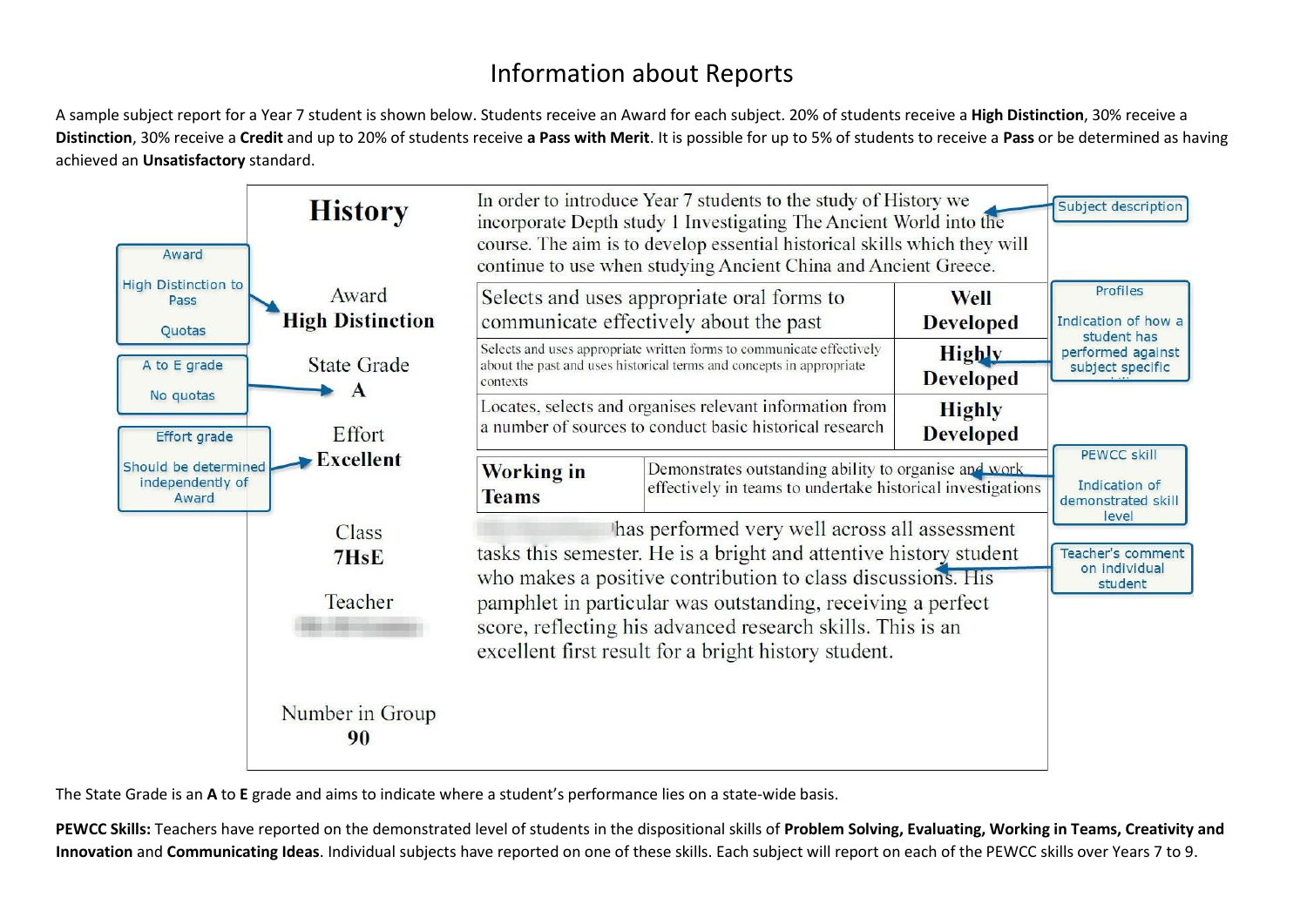The PEWCC skills reported on by each subject and the possible skill levels are shown in the table below:

| Subject            | <b>PEWCC skill</b>         | <b>Possible skill levels</b>                                                                                                                |
|--------------------|----------------------------|---------------------------------------------------------------------------------------------------------------------------------------------|
| English            | Evaluating - Supporting an | $\mathbf{1}$<br>Not exhibiting the expected standard                                                                                        |
|                    | argument                   | $\overline{2}$<br>Supports an argument with appropriate evidence                                                                            |
|                    |                            | 3<br>Justifies and supports an argument with detailed and accurate evidence                                                                 |
|                    |                            | Justifies and supports an argument with detailed, accurate and insightful evidence<br>4                                                     |
|                    |                            | Justifies, supports and integrates insightful and apt evidence into a sophisticated argument<br>5                                           |
| <b>Mathematics</b> | Evaluating - Developing an | Not exhibiting the expected standard<br>$\mathbf{1}$                                                                                        |
|                    | argument                   | Interprets the question requirements with basic, self-evident mathematical arguments using<br>$\overline{2}$<br>the language of Mathematics |
|                    |                            | Interprets the question requirements with some well-developed mathematical arguments using<br>3<br>the language of Mathematics              |
|                    |                            | Interprets the question requirements with sophisticated arguments using the language of<br>4<br>Mathematics                                 |
|                    |                            | Interprets the question requirements with insightful and differentiated arguments using the<br>5<br>language of Mathematics                 |
| Science            | <b>Working in Teams</b>    | Not exhibiting the expected standard<br>$\mathbf{1}$                                                                                        |
|                    |                            | Participates in and contributes to group activities<br>$\overline{2}$                                                                       |
|                    |                            | 3<br>Works collaboratively and understands his role in a group                                                                              |
|                    |                            | Works collaboratively and takes initiative<br>4                                                                                             |
|                    |                            | 5<br>Takes responsibility for his role in the group                                                                                         |
| Geography          | <b>Problem Solving</b>     | Not exhibiting the expected standard<br>$\mathbf{1}$                                                                                        |
|                    |                            | Demonstrates the ability to apply given skills to solve geographic problems<br>$\overline{2}$                                               |
|                    |                            | 3<br>Interprets and communicates the nature of geographic problems and applies problem solving<br>strategies                                |
|                    |                            | Selects appropriate geographic problem-solving strategies to engage with unfamiliar problems<br>4                                           |
|                    |                            | Evaluates critically a range of geographic problem-solving strategies for credibility, authenticity<br>5<br>and utility                     |
| History            | <b>Working in Teams</b>    | Not exhibiting the expected standard<br>$\mathbf{1}$                                                                                        |
|                    |                            | $\overline{2}$<br>Needs some help and direction to work in a team to undertake historical work                                              |
|                    |                            | 3<br>Is able to work in a team to undertake historical investigations                                                                       |
|                    |                            | Has a well-developed ability to organise and work effectively in teams to undertake historical<br>4<br>investigations                       |
|                    |                            | 5<br>Demonstrates outstanding ability to organise and work effectively in teams to undertake<br>historical investigations                   |